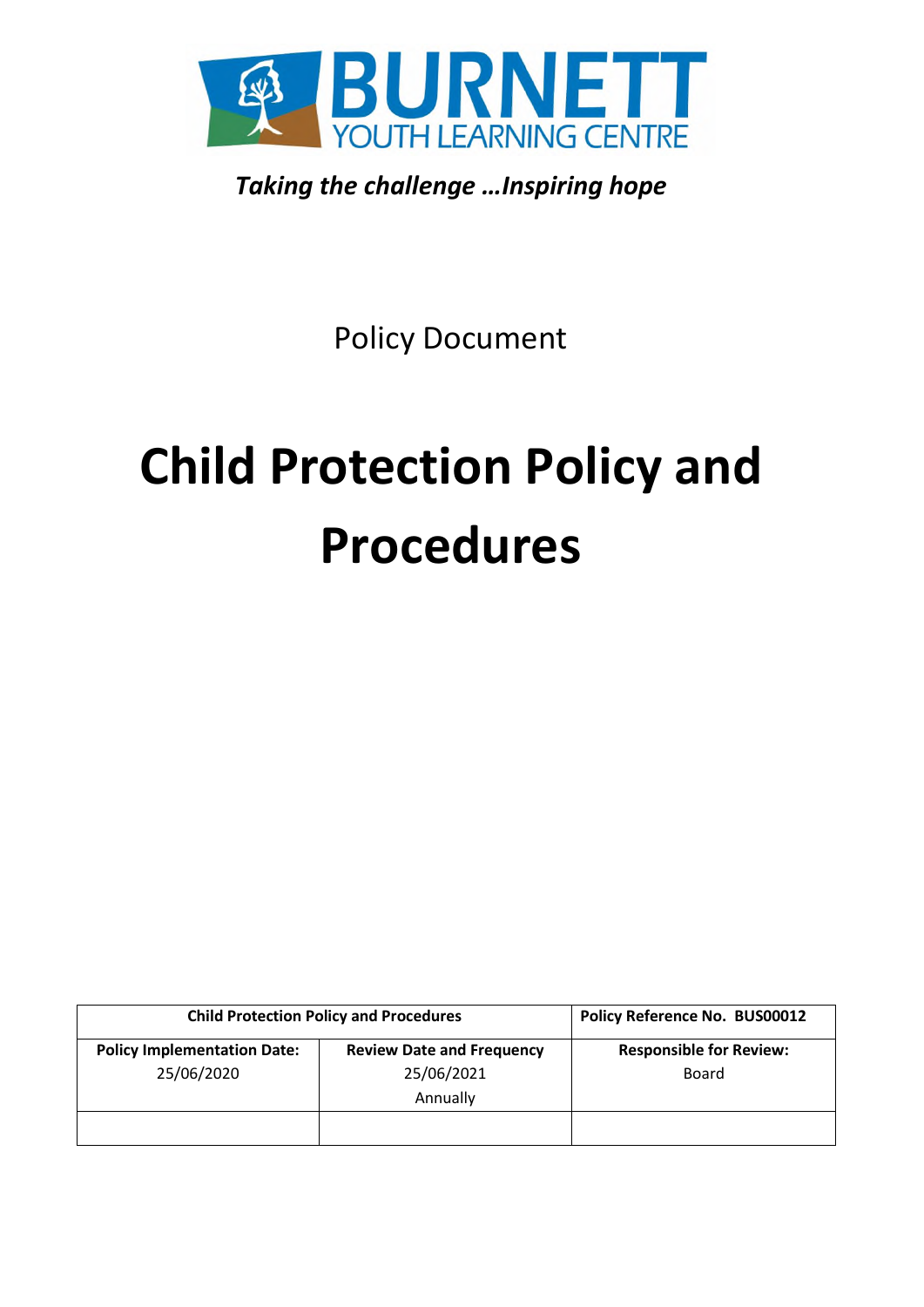

### **Contents**

| Purpose                                                                          | 3              |
|----------------------------------------------------------------------------------|----------------|
| Scope                                                                            | $\mathbf{3}$   |
| References                                                                       | 3              |
| <b>Related Policies</b>                                                          | 3              |
| Definitions                                                                      | $\overline{4}$ |
| Health and Safety                                                                | 5              |
| Responding to Reports of Harm                                                    | 5              |
| Conduct of Staff and Students                                                    | 5              |
| Reporting Inappropriate Behaviour                                                | 5              |
| Reporting Sexual Abuse                                                           | 5              |
| Reporting Likely Sexual Abuse                                                    | 6              |
| Mandatory Reporting of Significant Harm as a Result of Physical and Sexual Abuse | 7              |
| A report under this section must include:                                        | 8              |
| Awareness                                                                        | $\mathsf 9$    |
| Training                                                                         | 9              |
| Implementing the Processes                                                       | 9              |
| Accessibility of Processes                                                       | 9              |
| Complaints Procedure                                                             | 10             |
| CENTRE STAFF REPORTING REQUIREMENTS                                              | 10             |
| CHILD PROTECTION DECISION SUPPORT TREE FOR TEACHERS                              | 11             |
| CHILD PROTECTION DECISION SUPPORT TREE FOR NON-TEACHING STAFF                    | 12             |
| CHILD PROTECTION DECISION SUPPORT TREE FOR PRINCIPAL                             | 13             |
| <b>Reporting Form</b>                                                            | 14             |
| Private and Confidential                                                         | 14             |
| Report of Suspected Harm or Sexual Abuse                                         | 14             |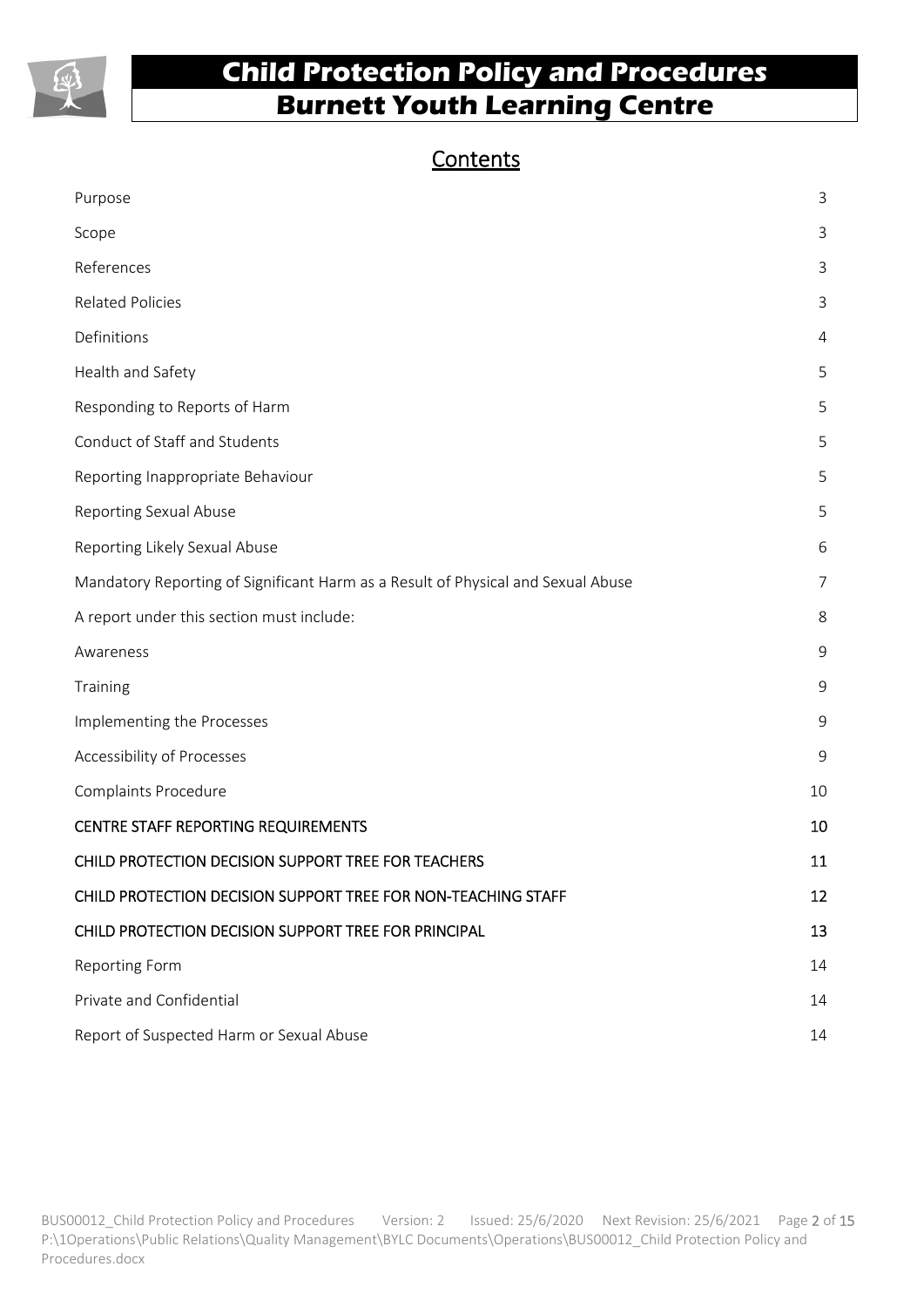

# Child Protection Policy and Procedures

| <b>Purpose:</b><br>Scope: | The purpose of this policy is to provide written processes about the<br>health and safety of the Burnett Youth Learning Centre staff and<br>students and about the appropriate conduct of the school's staff and<br>students to comply with accreditation requirements.<br>Students and employees, including full-time, part-time, permanent,<br>fixed-term and casual employees, as well as contractors, volunteers<br>and people undertaking work experience or vocational placements at<br>the Burnett Youth Learning Centre and covers information about the<br>reporting of harm and abuse.                                                                                                                                                                                                                                               |                                    |  |
|---------------------------|------------------------------------------------------------------------------------------------------------------------------------------------------------------------------------------------------------------------------------------------------------------------------------------------------------------------------------------------------------------------------------------------------------------------------------------------------------------------------------------------------------------------------------------------------------------------------------------------------------------------------------------------------------------------------------------------------------------------------------------------------------------------------------------------------------------------------------------------|------------------------------------|--|
| Status:                   | Version 2                                                                                                                                                                                                                                                                                                                                                                                                                                                                                                                                                                                                                                                                                                                                                                                                                                      | <b>Supersedes: Previous Policy</b> |  |
| <b>Authorised by:</b>     | The Principal                                                                                                                                                                                                                                                                                                                                                                                                                                                                                                                                                                                                                                                                                                                                                                                                                                  | Date of Authorisation: 25/06/2020  |  |
| <b>References:</b>        | Child Protection Act 1999 (QLD)<br>Child Protection Regulation 2011 (QLD)<br>Education (General Provisions) Act 2006 (QLD)<br>$\bullet$<br>Education (General Provisions) Regulation 2017 (QLD)<br>Education (Accreditation of Non-State Schools) Act 2017 (QLD)<br>Education (Accreditation of Non-State Schools) Regulation 2017 (Qld)<br>Working with Children (Risk Management and Screening) Act 2000<br>(QLD)<br>Working with Children (Risk Management and Screening) Regulations<br>2011 (QLD)<br>Burnett Youth Learning Centre Child Risk Management Strategy<br>(for the Working with Children (Risk Management and<br>Screening) ACT 2000 (Qld))<br>Burnett Youth Learning Centre Work Health and Safety Policy<br>(for the Work Health and Safety Act 2011 (QLD)<br>Burnett Youth Learning Centre Complaints Policy and Procedures |                                    |  |
| <b>Review Date:</b>       | <b>Next Review Date: 25/06/2021</b><br>Annually                                                                                                                                                                                                                                                                                                                                                                                                                                                                                                                                                                                                                                                                                                                                                                                                |                                    |  |
| <b>Policy Owner:</b>      | <b>School Governing Body</b>                                                                                                                                                                                                                                                                                                                                                                                                                                                                                                                                                                                                                                                                                                                                                                                                                   |                                    |  |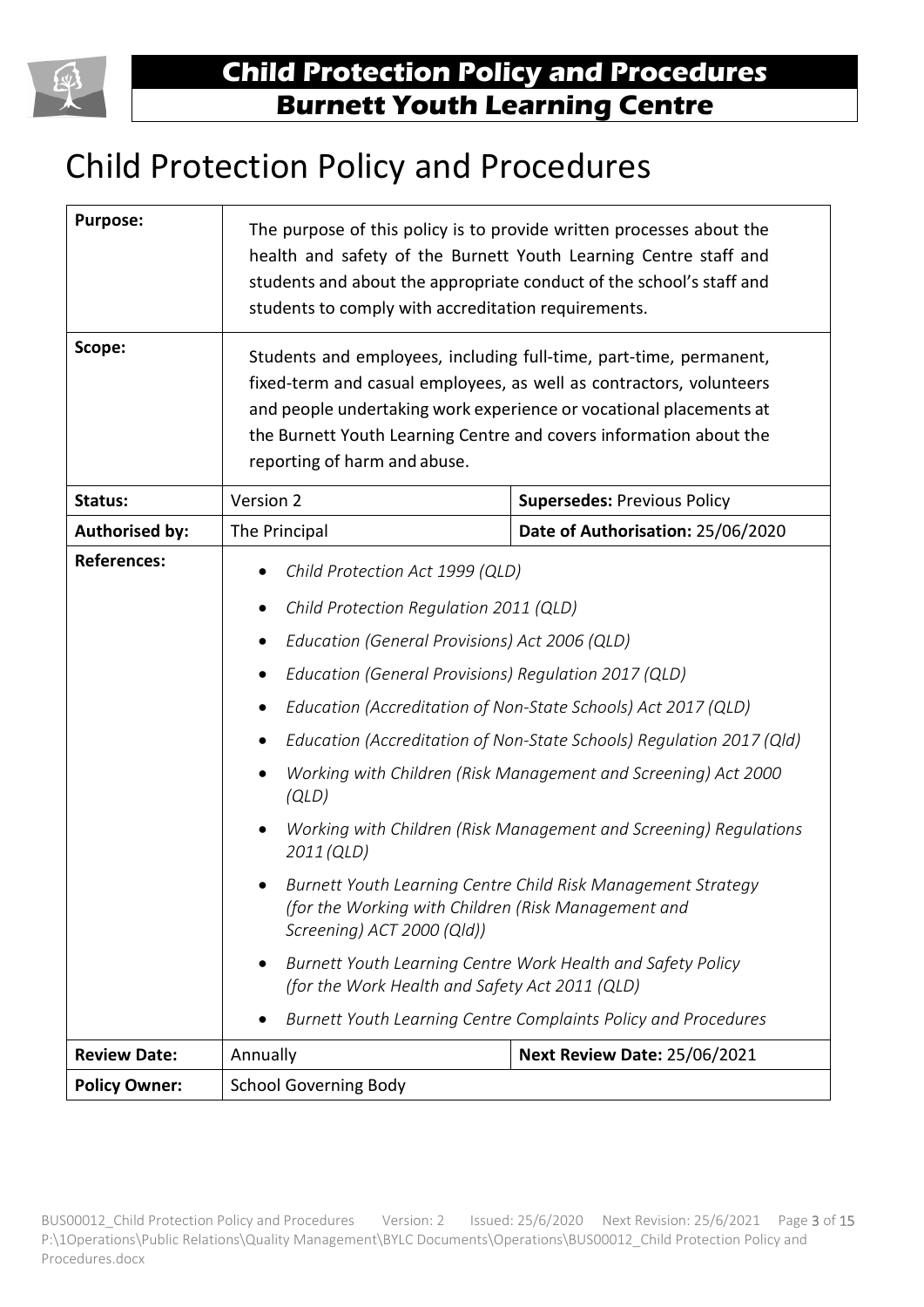

#### **Definitions**

- Section 9 of the *Child Protection Act* 1999 "Harm", to a child, is any detrimental effect of a significant nature on the child's physical, psychological or emotional wellbeing.
	- 1. It is immaterial how the harm is caused.
	- 2. Harm can be caused by
		- a) physical, psychological or emotional abuse or neglect; or
		- b) sexual abuse or exploitation.
	- 3. Harm can be caused by
		- a) a single act, omission or circumstance; or
		- b) a series or combination of acts, omissions or circumstances.
- Section 10 of the *Child Protection Act* 1999 A "child in need of protection" is a child who
	- a) has suffered significant harm, is suffering significant harm, or is at unacceptable risk of suffering significant harm; and
	- b) does not have a parent able and willing to protect the child from the harm.
- Section 364 of the *Education (General Provisions) Act* 2006 "Sexual abuse", in relation to a relevant person, includes sexual behaviour involving the relevant person and another person in the following circumstances –
	- (a) the other person bribes, coerces, exploits, threatens or is violent toward the relevant person;
	- (b) the relevant person has less power than the other person;
	- (c) there is a significant disparity between the relevant person and the other person in intellectual capacity or maturity.
- Inappropriate Behaviour of a staff member towards a student: Inappropriate Behaviour is *NOT*  defined by law.

Inappropriate behaviour by a staff member towards a student may include any unwelcome behaviour by a Centre employee towards a Centre student that the student is uncomfortable with and breaches the trust implicit in a normal adult-student relationship, as defined by accepted societal values, professional and contractual obligations, current legislation and/or legal precedent. Behaviour which would be regarded by a reasonable person to be inappropriate between an adult and a child will be responded to as such even if the child does not reject it or indicate it is unwelcome.

**NB** Some inappropriate behaviour may fall under the concept of "grooming"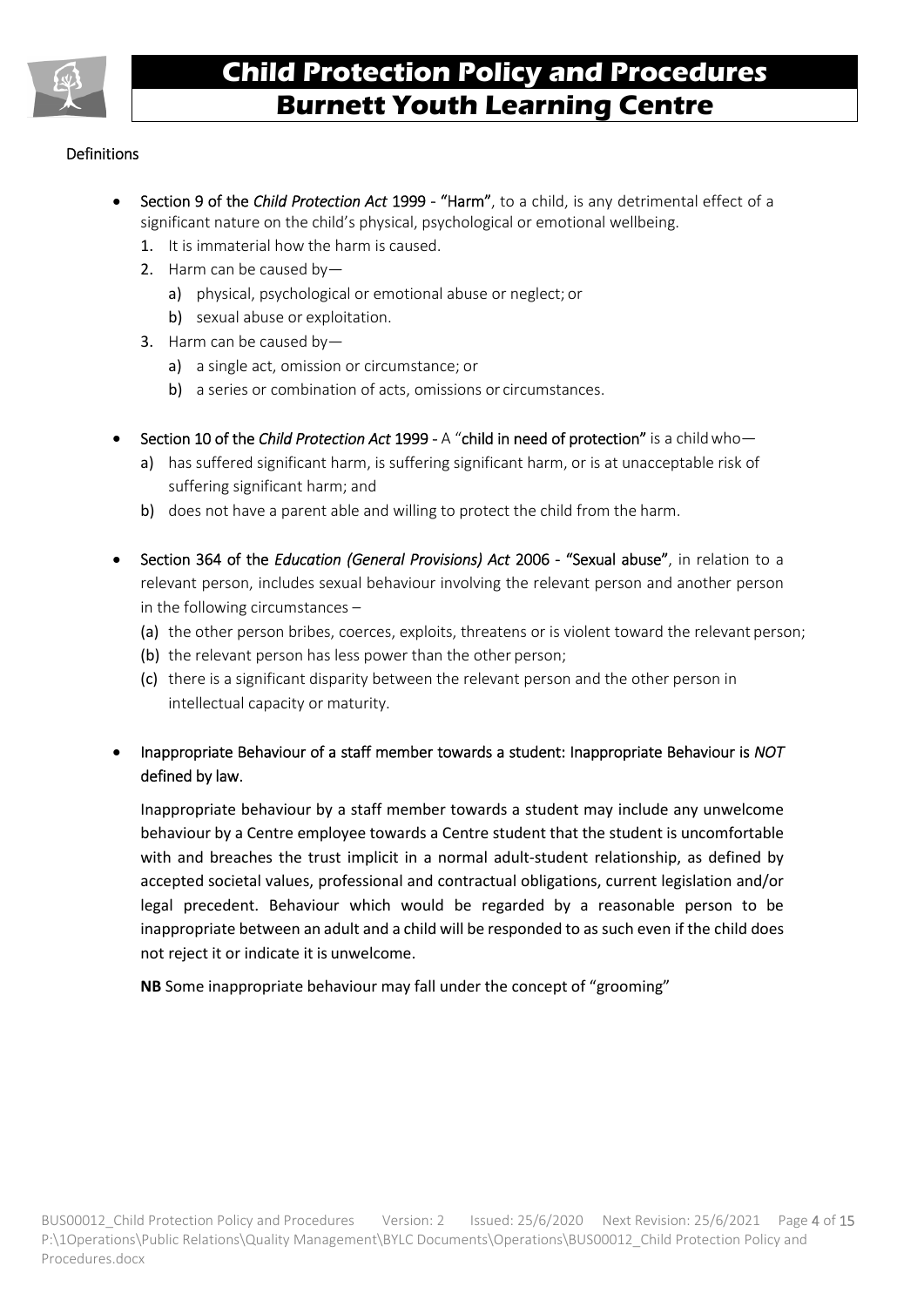

#### Health and Safety

The Burnett Youth Learning Centre has written processes in place to enable it to comply with the requirements of the *Work Health Safety Act 2011(QLD)* and *Working with Children (Risk Management and Screening) Act 2000 (QLD).* 

#### Responding to Reports of Harm

When the Centre receives any information alleging 'harm'<sup>1</sup> to a student (other than harm arising from physical or sexual abuse) it will deal with the situation compassionately and fairly so as to minimise any likely harm to the extent it reasonably can. This is set out in the school's Child Risk Management Strategy. Information relating to the mandatory reporting of harm as a result of physical or sexual abuse is handled under obligations to report set out in this policy<sup>2</sup>.

#### Conduct of Staff and Students

All staff, contractors and volunteers must ensure that their behaviour towards and relationships with students reflect proper standards of care for students. Staff, contractors and volunteers must not cause harm to students<sup>3</sup>.

#### Reporting Inappropriate Behaviour

If a student considers the behaviour of a staff member to be inappropriate, the student should report the behaviour to:-

*(a)* Child Protection Officer *- Margaret Faint - Ph: 07 4159 7579* 

or

(b) The Principal – *Jenny Lang – Ph: 0408775390* <sup>4</sup>

#### Dealing with Report of Inappropriate Behaviour

A staff member who receives a report of inappropriate behaviour must report it to the Principal. Where the Principal is the subject of the report of inappropriate behaviour, the staff member must inform the Board Chairperson using one of the following contact methods: e. board@bylc.qld.edu.au ph. 0409 397 453<sup>5</sup>. Reports will be dealt with under the school's Complaints Policy & Procedures.

<sup>1</sup>*Education (Accreditation of Non-State Schools) Regulation 2017 (Qld) s.16(7):* the definition of 'harm' for this regulation is the same as in section 9 of the *Child Protection Act 1999 (Qld)* 

<sup>2</sup>*Education (Accreditation of Non-State Schools) Regulation 2017 (Qld) s.16(1)* 

<sup>3</sup>*Education (Accreditation of Non-State Schools) Regulation 2017 (Qld) s.16(1)* 

<sup>4</sup>*Education (Accreditation of Non-State Schools) Regulation 2017 (Qld) s.16(2) and s.16(3)* 

 <sup>5</sup> *Education (Accreditation of Non-State Schools) Regulation 2017 (Qld) s.16(2)* 

BUS00012 Child Protection Policy and Procedures Version: 2 Issued: 25/6/2020 Next Revision: 25/6/2021 Page 5 of 15 P:\1Operations\Public Relations\Quality Management\BYLC Documents\Operations\BUS00012\_Child Protection Policy and Procedures.docx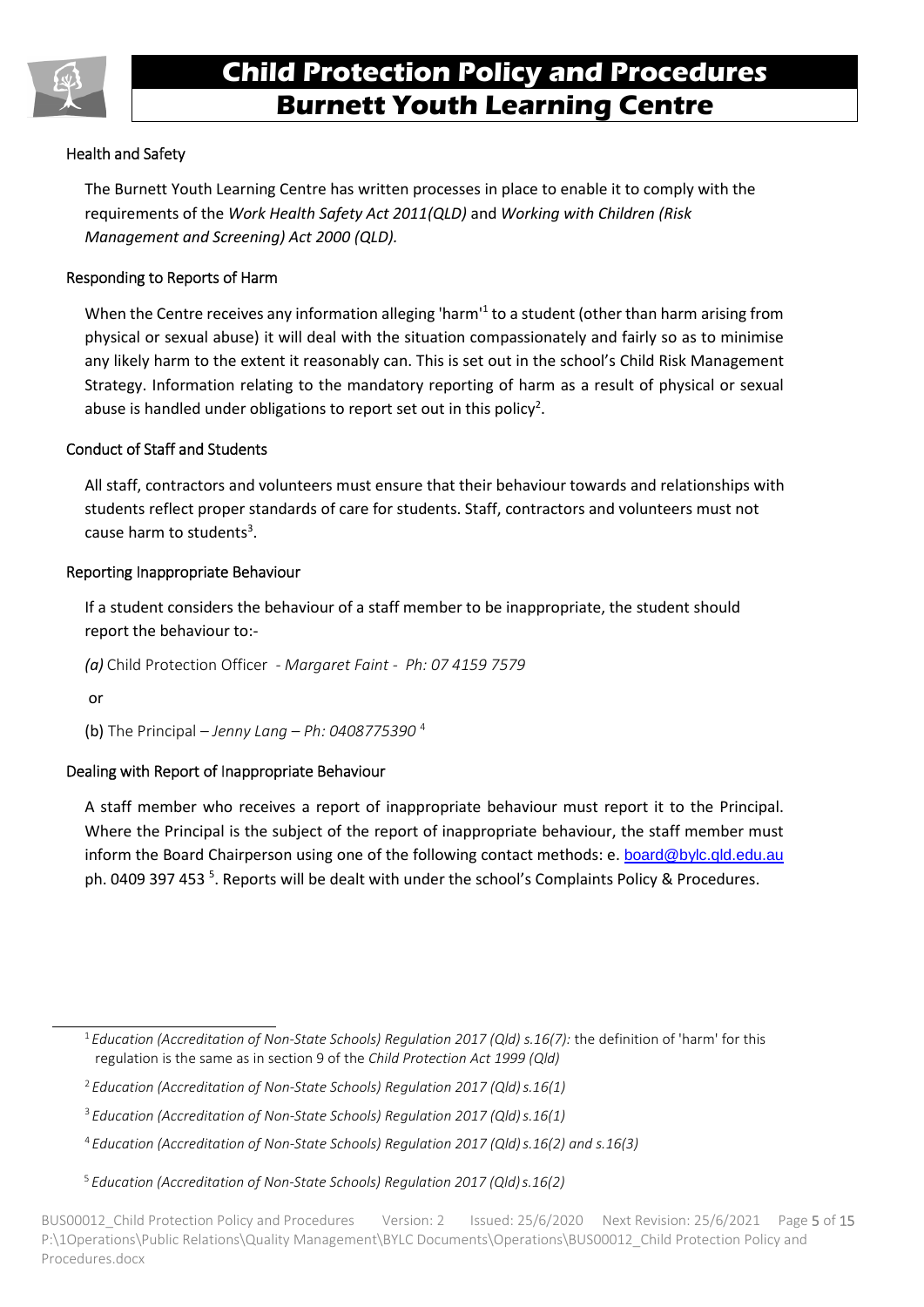

#### Reporting Sexual Abuse <sup>6</sup>

Section 366 of the *Education (General Provisions) Act* 2006 states that if a staff member becomes aware, or reasonably suspects in the course of their employment at the school, that any of the following has been, or is likely to be sexually abused by another person:

- a) a student under 18 years attending the school;
- b) a pre-preparatory aged child registered in a pre-preparatory learning program at the school;
- c) a person with a disability who:
	- i. under section 420(2) of the *Education (General Provisions) Act* 2006 is being provided with special education at the school; and
	- ii. is not enrolled in the preparatory year at the school

#### then the staff member must:

- 1. Complete reporting form
- 2. Discuss concerns with the Principal immediately
- 3. When the Principal receives a written report from a staff member about sexual abuse or suspected sexual abuse of a child, they must immediately give a copy of the written report to a police officer
- 4. The Principal will inform the Centre Board of the report
	- The staff member will keep appropriate records of their decisions and actions
- 5. The Principal will confirm submission of the staff member's report as a matter of urgency
	- $\triangleright$  This fulfils the staff member's duty to report, as they have been advised that the Police are aware of the concern

#### If the staff member who becomes aware or reasonably suspects sexual abuse is by the school's Principal:

- 1. They are to report directly to the Board Chairperson, as the delegated Reporting Director of the Centre Board of their concern using one of the following contact methods: e. [board@bylc.qld.edu.au](mailto:board@bylc.qld.edu.au) or ph. 0409 397 453.
- 2. When the Reporting Director of the Centre Board receives a written report from a staff member about sexual abuse or likely sexual abuse of a child, they must immediately give a copy of the written report to a police officer.

If the staff member who becomes aware or reasonably suspects sexual abuse is the school's Principal, he/she must immediately give a written report about the abuse or suspected abuse to a police officer and must also give a copy of the report to the Board Chairperson as the delegated Reporting Director of the Centre Board.

A report under this section must include the following particulars:-

- a) the name of the person giving the report (the *first person*);
- b) the student's name, age and sex;
- c) the student's contact details

<sup>6</sup> *Education (Accreditation of Non-State Schools) Regulation 2017 (Qld) s.16(2)(c)(i)*

BUS00012 Child Protection Policy and Procedures Version: 2 Issued: 25/6/2020 Next Revision: 25/6/2021 Page 6 of 15 P:\1Operations\Public Relations\Quality Management\BYLC Documents\Operations\BUS00012\_Child Protection Policy and Procedures.docx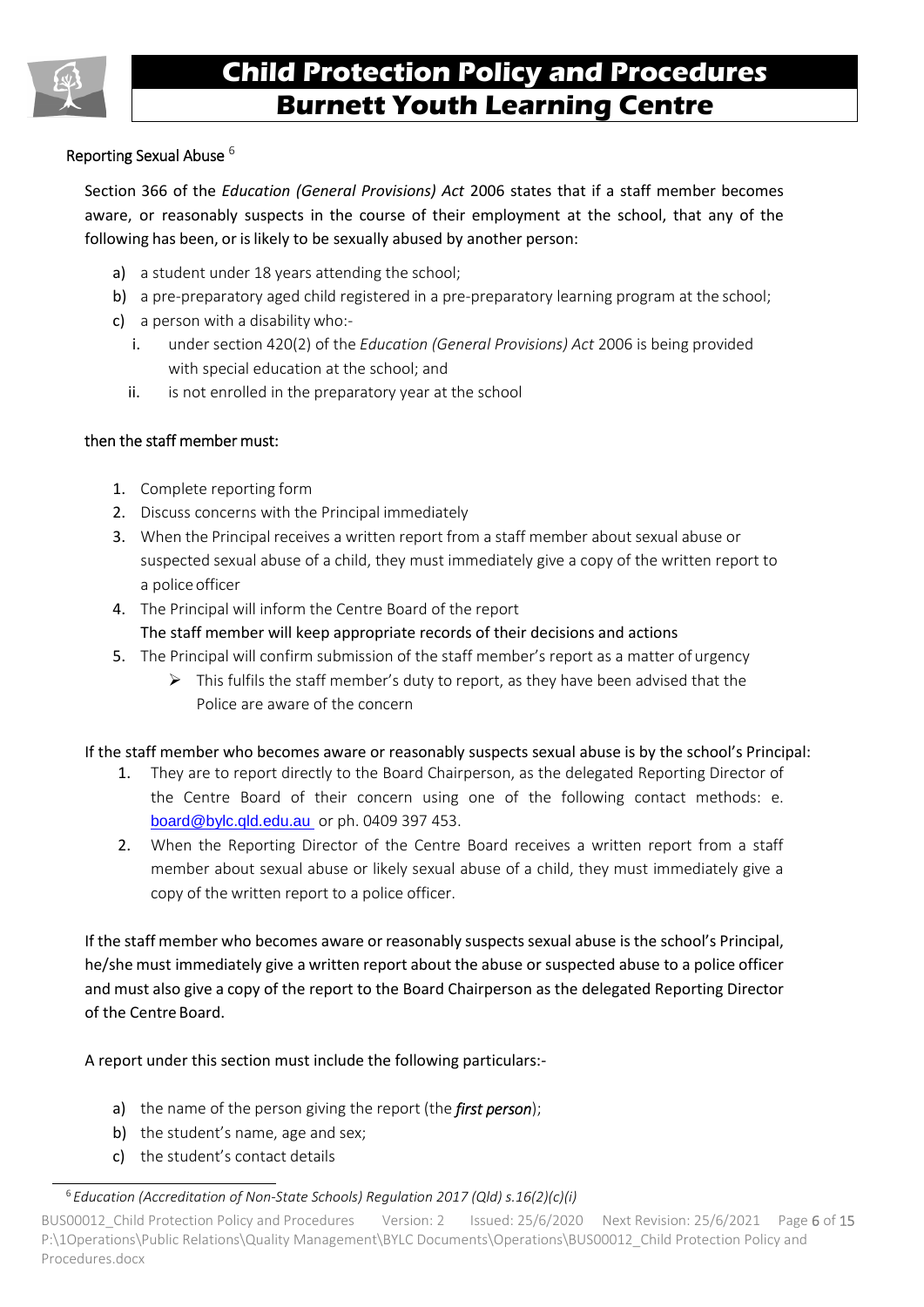

- d) the student's residential address
- e) the student's school name and address
- f) details of the basis for the first person becoming aware, or reasonably suspecting, that the student has been sexually abused by another person;
- g) particulars about the harm to which the reportable suspicion relates
- h) the identity of the person who has abused, or is suspected to have abused the student
- i) the identity of anyone else who may have information about the abuse or suspected abuse  $7$ .
- j) The Centre's Child Protection reporting form should be used.

#### Reporting Likely Sexual Abuse  $8$

Section 366A of the *Education (General Provisions) Act* 2006 states that if a staff member becomes aware, or reasonably suspects in the course of their employment at the school, that any of the following is likely to be sexually abused by another person:-

- a) a student under 18 years attending the school;
- b) a pre-preparatory aged child registered in a pre-preparatory learning program at the school;
- c) a person with a disability who:
	- i. under section 420(2) of the *Education (General Provisions) Act* 2006 is being provided with special education at the school; and
	- ii. is not enrolled in the preparatory year at the school

#### then the staff member must:

- 1. Complete reporting form
- 2. Discuss concerns with the Principal immediately
- 3. When the Principal receives a written report from a staff member about sexual abuse or likely sexual abuse of a child, they must immediately give a copy of the written report to a police officer
- 4. The Principal will inform the Centre Board of the report The staff member will keep appropriate records of their decisions and actions
- 5. The Principal will confirm submission of the staff member's report as a matter of urgency
	- $\triangleright$  This fulfils the staff member's duty to report, as they have been advised that the Police are aware of the concern.

#### If the staff member who becomes aware or reasonably suspects sexual abuse is by the school's Principal:

1. They are to report directly to the Board Chairperson, as the delegated Reporting Director of the Centre Board of their concern using one of the following contact methods: e. [board@bylc.qld.edu.au](mailto:board@bylc.qld.edu.au) or ph. 0409 397 453.

<sup>7</sup>*Education (General Provisions) Regulation 2017 (Qld) s.68* 

<sup>8</sup> *Education (Accreditation of Non-State Schools) Regulation 2017 (Qld) s.16(2)(c)(ii)*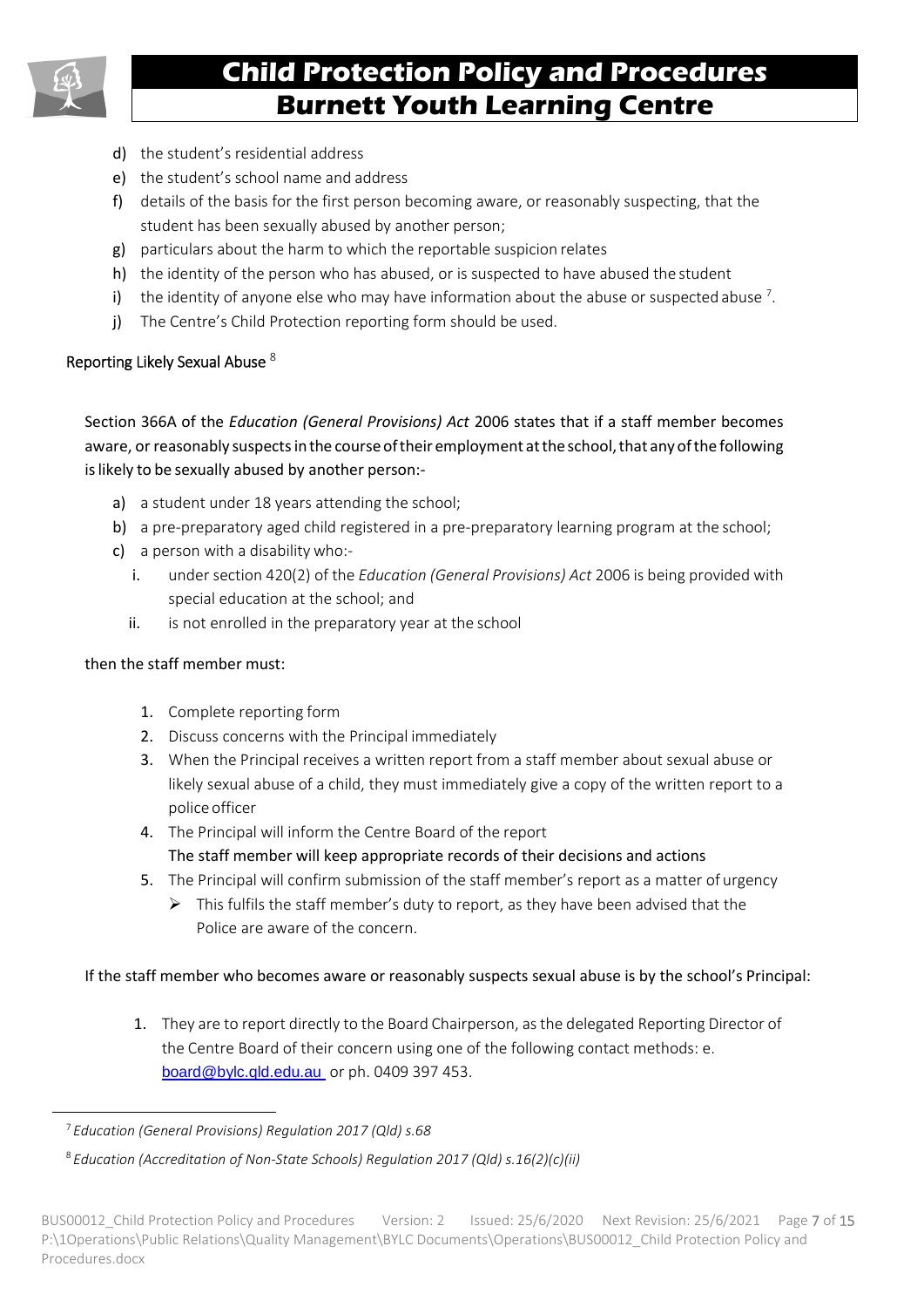2. When the Reporting Director of the Centre Board receives a written report from a staff member about sexual abuse or likely sexual abuse of a child, they must immediately give a copy of the written report to a police officer.

If the staff member who becomes aware or reasonably suspects likely sexual abuse is the school's Principal, he/she must immediately give a written report about the suspicion to a police officer and must also give a copy of the report to the Board Chairperson as the delegated Reporting Director of the Centre Board.

A report under this section must include the following particulars:-

- a) the name of the person giving the report (the *first person*);
- b) the student's name, date of birth and sex;
- c) the student's contact details
- d) the student's residential address
- e) the student's school name and address
- f) details of the basis for the first person becoming aware, or reasonably suspecting, that the student has been sexually abused by another person;
- g) particulars about the harm to which the reportable suspicion relates
- h) the identity of the person who has abused, or is suspected to have abused the student
- i) the identity of anyone else who may have information about the abuse or suspected abuse  $9$ .
- j) The Centre's Child Protection reporting form should be used.

#### Reporting Physical and Sexual Abuse<sup>10</sup>

Under Section 13E (3)of the *Child Protection Act* 1999, if a doctor, a registered nurse, teacher or an early education and care professional forms a 'reportable suspicion' about a child "in the course of their engagement in their profession", they must make a written report.

A reportable suspicion about a child is a reasonable suspicion that the child: -

- a) has suffered, is suffering, or is at unacceptable risk of suffering, significant harm caused by physical or sexual abuse; and
- b) may not have a **parent able and willing** to protect the child from the harm.

The doctor, registered nurse, teacher or early education and care professional must give a written report to the Chief Executive of the Department of Communities, Child Safety and Disability Services (or other department administering the Child Protection Act 1999). The doctor, registered nurse, teacher or early education and care professional should give a copy of the report to the Principal.

<sup>9</sup>*Child Protection Regulation 2011 (Qld) s.10* 

<sup>10</sup> *Education (Accreditation of Non-State Schools) Regulation 2017 (Qld) s.16(2)(d)*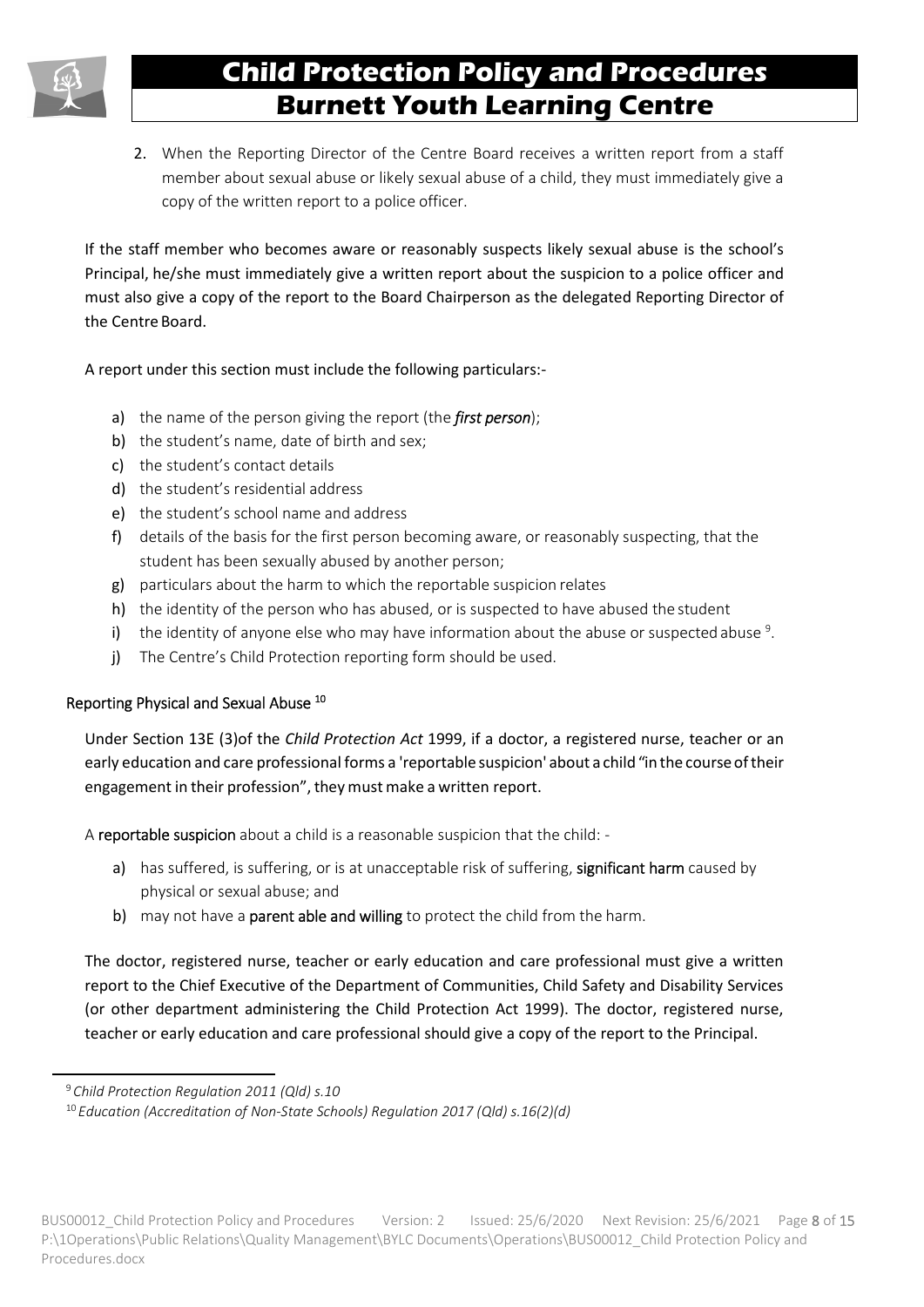

#### A teacher fulfils this mandatory reporting obligation by:

- making a written report using the Report of Suspected Harm or Sexual Abuse form to the Principal or Board Chair, as Delegated Reporting Director and as a matter of urgency, receiving written confirmation from the Principal or Board Chair of the date and time the report was submitted to the Department of Communities, Child Safety and Disability Services; or by
- making a report directly to the Department of Communities, Child Safety and Disability Services via the Department's online reporting form. A copy of this report must be provided to the Principal of the school or Board Chair.

#### A report under this section must include the following particulars:-

- a) state the basis on which the person has formed the reportable suspicion; and
- b) include the information prescribed by regulation, to the extent of the person's knowledge $^{11}$ .

#### A report under this section must include:

- a) the child's name and sex;
- b) the child's age;
- c) details of how to contact the child;
- d) details of the harm to which the reportable suspicion relates;
- e) particulars of the identity of the person suspected of causing the child to have suffered, suffer or be at risk of suffering, the harm to which the reportable suspicion relates;
- f) particulars of the identity of any other person who may be able to give information about the harm to which the reportable suspicion relates.

#### Awareness

The school will inform staff, students and parents of its processes relating to the health, safety and conduct of staff and students in communications to them and it will publish these processes on its website<sup>12</sup>. These processes will also be discussed with staff during staff meetings and training sessions.

#### **Training**

The school will train its staff in processes relating to the health, safety and conduct of staff and students on their induction and will refresh training annually.<sup>13</sup>

#### Implementing the Processes

The school will ensure it is implementing processes relating to the health, safety and conduct of staff and students by auditing compliance with the processes annually.<sup>14</sup>

<sup>11</sup>*See Child Protection Regulation 2011 (Qld) s.10 "Information to be included in report to Chief executive".* 

<sup>12</sup>*Education (Accreditation of Non-State Schools) Regulation 2017 (Qld) s.16(4)(a)* 

<sup>13</sup>*Education (Accreditation of Non-State Schools) Regulation 2017 (Qld) s.16(4)(c)* 

*<sup>14</sup> Education (Accreditation of Non-State Schools) Regulation 2017 (Qld) s. 16(4)(d)*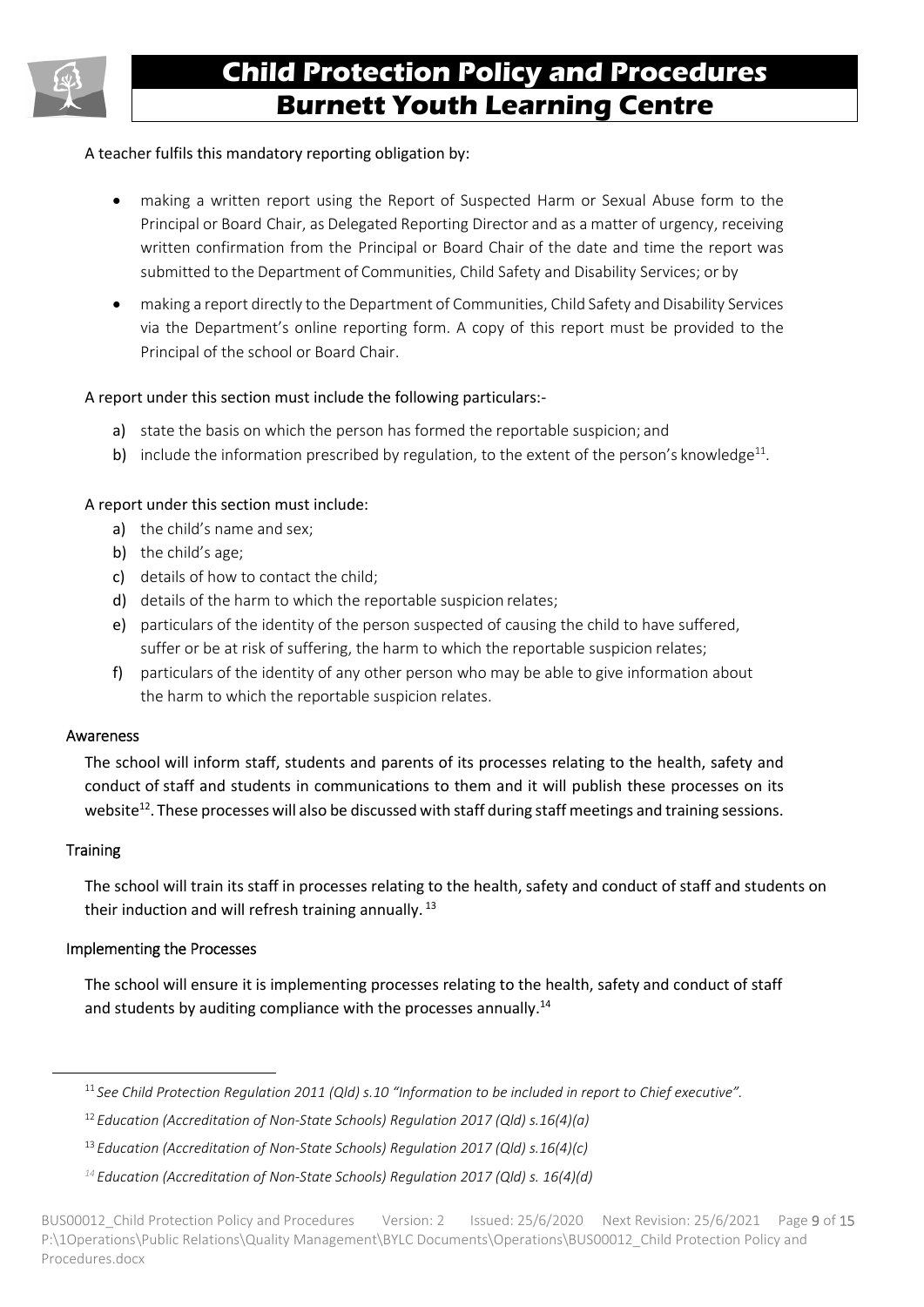

#### Accessibility of Processes

Processes relating to the health, safety and conduct of staff and students are accessible on the school website and will be available on request from the school administration $^{15}$ .

#### Complaints Procedure

Suggestions of non-compliance with the school's processes may be submitted as complaints under the BYLC Complaints Policy and Procedures.<sup>16</sup>

### CENTRE STAFF REPORTING REQUIREMENT SUMMARY

| Who           | What abuse     | Test                      | Report to          | Legislation             |
|---------------|----------------|---------------------------|--------------------|-------------------------|
| All Staff     | Sexual         | Awareness or a            | Principal, through | EGPA, sections 366      |
|               |                | reasonable suspicion      | to Police          | and 366A                |
|               |                |                           |                    |                         |
|               |                | Sexually abused or likely |                    |                         |
|               |                | to be sexually abused     |                    |                         |
|               |                |                           |                    |                         |
| Teacher       | Sexual and     | Significant harm          | Principal, through | CPA, sections 13E and   |
|               | physical       | Parent willing and able   | to Child Safety or | 13G                     |
|               |                |                           | Directly to Child  |                         |
|               |                |                           | Safety             |                         |
| All staff     | Physical,      | Significant harm          | Principal, through | Accreditation           |
|               | psychological, | Parent willing and able   | to Child Safety    | Regulations, section 16 |
|               | emotional,     |                           |                    |                         |
|               | neglect,       |                           |                    |                         |
|               | exploitation   |                           |                    |                         |
| Principal     | Any            | Not of a level that is    | Family and Child   | CPA, section 13 and     |
|               |                | otherwise reportable to   | Connect            | Accreditation           |
|               |                | Child Safety, refer with  |                    | Regulations, section    |
|               |                | consent                   |                    | 16(2)(a)                |
|               |                |                           |                    |                         |
| All staff     | Any            | Not of a level that is    | Principal, through | EGPA., sections 366     |
|               |                | otherwise reportable to   | to family and      | and 366A and the        |
|               |                | Child Safety, refer with  | Child Connect      | Accreditation           |
|               |                | consent                   |                    | Regulations section     |
|               |                |                           |                    | 16(2)(a)M               |
| Any member of | Any            | Significant harm          | Child Safety       | CPA, Section 13A        |
| the public    |                | Parent willing and able   |                    |                         |
|               |                |                           |                    |                         |

<sup>15</sup>*Education (Accreditation of Non-State Schools) Regulation 2017 (Qld) s.16(4)(b)*

16 *Education (Accreditation of Non-State Schools) Regulation 2017 (Qld) s.16(5) and s.16(6)* 

BUS00012 Child Protection Policy and Procedures Version: 2 Issued: 25/6/2020 Next Revision: 25/6/2021 Page 10 of 15 P:\1Operations\Public Relations\Quality Management\BYLC Documents\Operations\BUS00012\_Child Protection Policy and Procedures.docx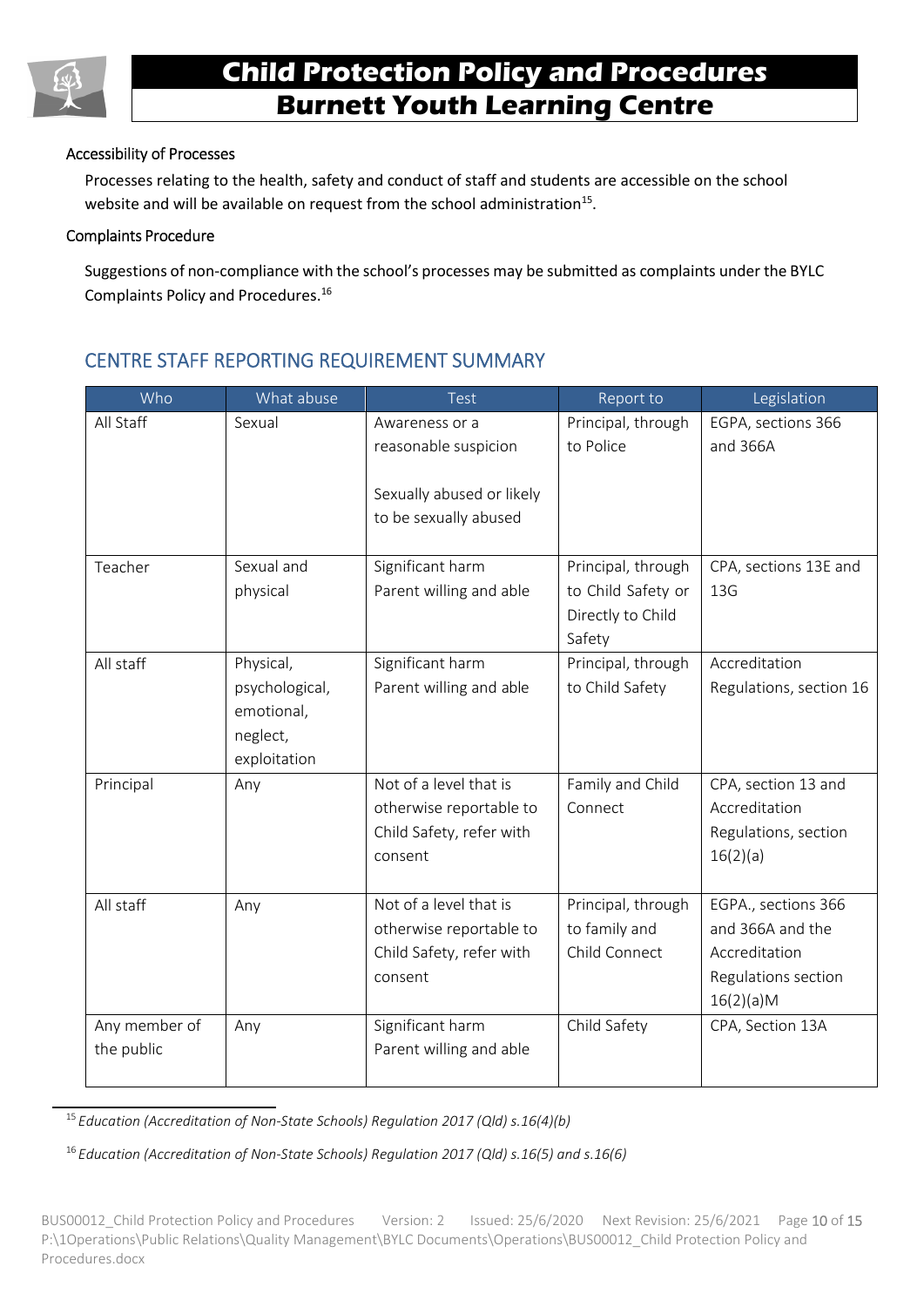

### CHILD PROTECTION DECISION SUPPORT TREE FOR TEACHERS



BUS00012\_Child Protection Policy and Procedures Version: 2 Issued: 25/6/2020 Next Revision: 25/6/2021 Page 11 of 15 P:\1Operations\Public Relations\Quality Management\BYLC Documents\Operations\BUS00012\_Child Protection Policy and Procedures.docx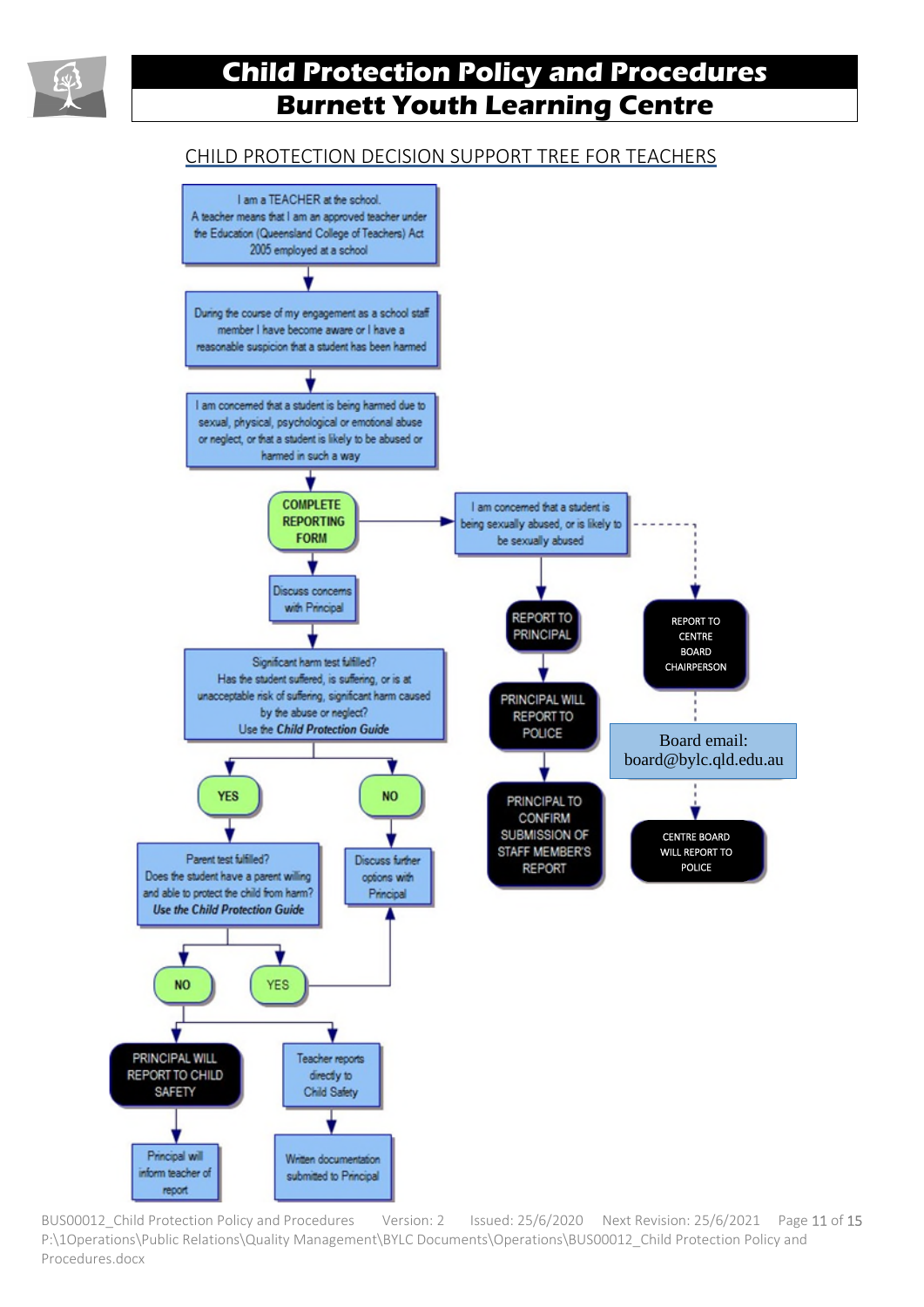

### CHILD PROTECTION DECISION SUPPORT TREE FOR NON-TEACHING STAFF



BUS00012 Child Protection Policy and Procedures Version: 2 Issued: 25/6/2020 Next Revision: 25/6/2021 Page 12 of 15 P:\1Operations\Public Relations\Quality Management\BYLC Documents\Operations\BUS00012\_Child Protection Policy and Procedures.docx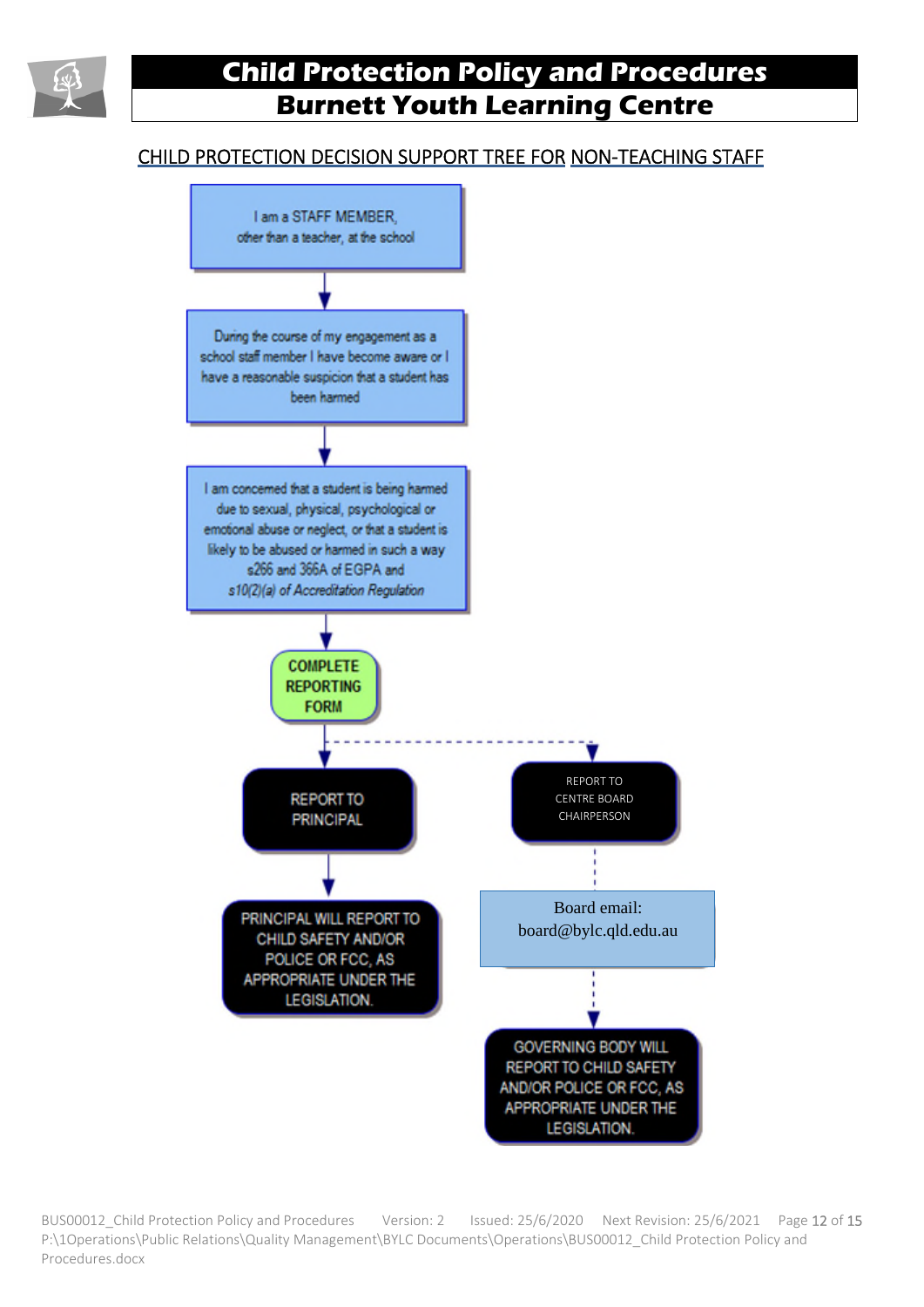

### CHILD PROTECTION DECISION SUPPORT TREE FOR PRINCIPAL



BUS00012\_Child Protection Policy and Procedures Version: 2 Issued: 25/6/2020 Next Revision: 25/6/2021 Page 13 of 15 P:\1Operations\Public Relations\Quality Management\BYLC Documents\Operations\BUS00012\_Child Protection Policy and Procedures.docx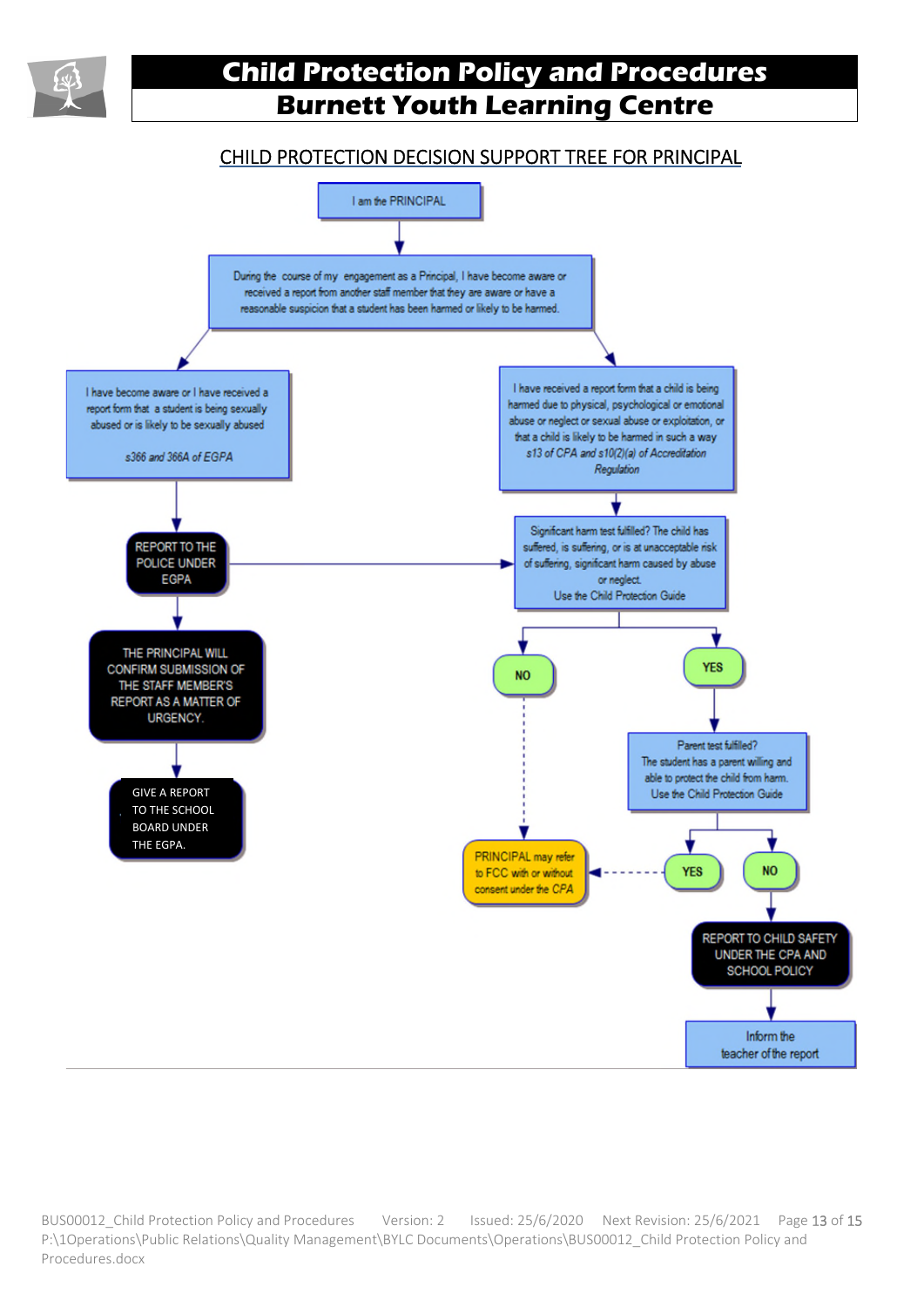

### Reporting Form

 *(To be used by teaching/non-teaching staff and Child Protection Officers)* 

Private and Confidential

### Report of Suspected Harm or Sexual Abuse

Date:

School: BURNETT YOUTH LEARNING CENTRE

School Phone: 07 4159 7579

School Fax: 07 4159 7557

| DETAILS OF STUDENT/CHILD HARMED OR AT RISK OF HARM/ABUSE: |  |  |
|-----------------------------------------------------------|--|--|
| Preferred Name:                                           |  |  |
| Gender:                                                   |  |  |
| Cultural Background:                                      |  |  |
| Aboriginal and Torres Strait Islander □                   |  |  |
| Disability Category:                                      |  |  |
| Phone:<br>Student's Personal Mobile:                      |  |  |
|                                                           |  |  |

| <b>FAMILY DETAILS</b>                |                                                          |                          |  |
|--------------------------------------|----------------------------------------------------------|--------------------------|--|
| Parent/caregiver 1:                  |                                                          | Relationship to Student: |  |
| Address (if different from student): |                                                          |                          |  |
| Phone: (H):                          | $(W)$ :                                                  | $(M)$ :                  |  |
| Parent/caregiver 2:                  |                                                          | Relationship to Student: |  |
| Address (if different from student): |                                                          |                          |  |
| Phone: (H):                          | $(W)$ :                                                  | $(M)$ :                  |  |
|                                      | Is the student in out of home care: Yes $\Box$ No $\Box$ |                          |  |

BUS00012\_Child Protection Policy and Procedures Version: 2 Issued: 25/6/2020 Next Revision: 25/6/2021 Page 14 of 15 P:\1Operations\Public Relations\Quality Management\BYLC Documents\Operations\BUS00012\_Child Protection Policy and Procedures.docx